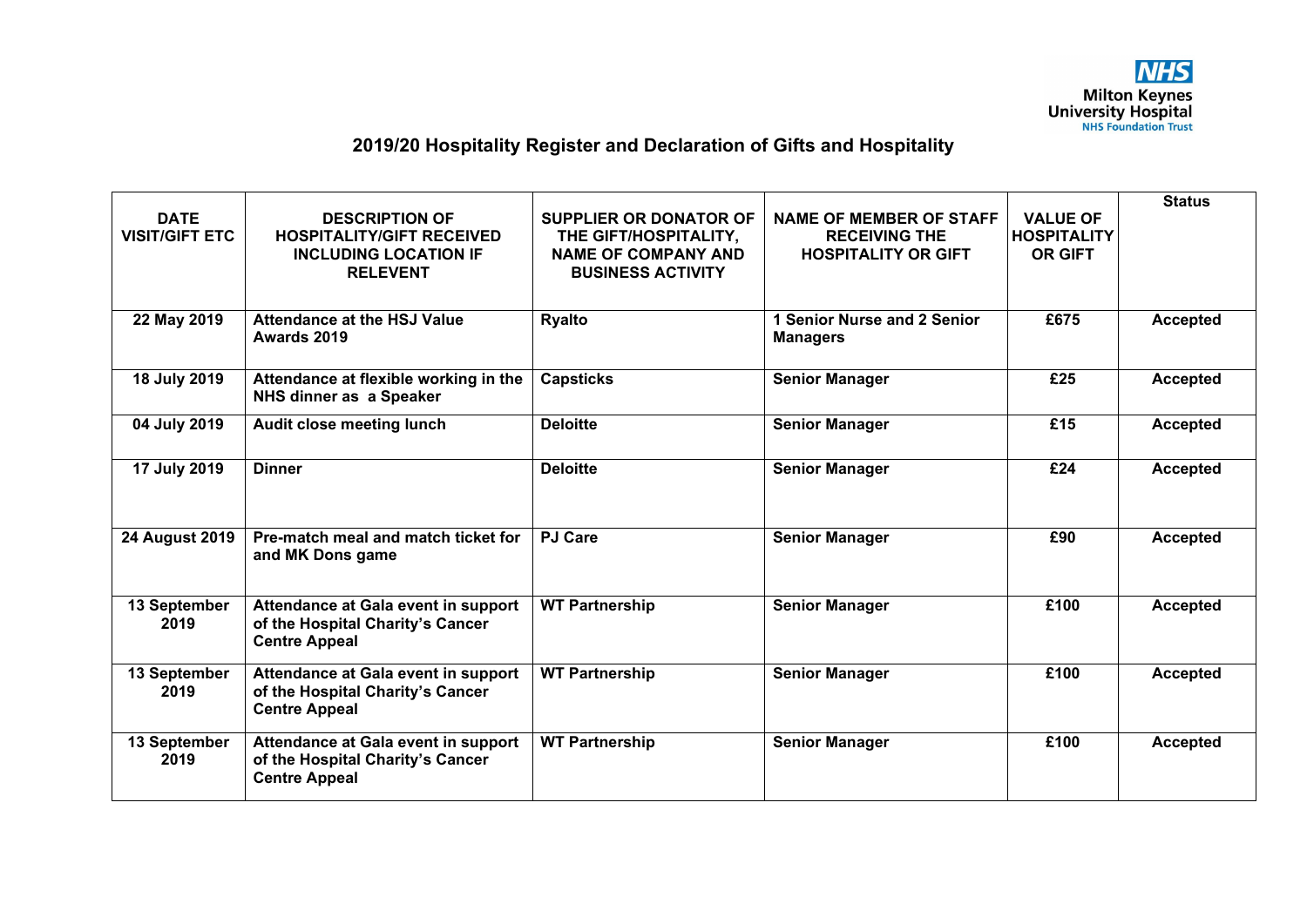

## **NHS**<br>Milton Keynes<br>University Hospital

| <b>NHS Foundation Trust</b> |  |
|-----------------------------|--|
|                             |  |

| <b>6 November</b><br>2019 | <b>Dinner</b>                                                                                     | Zesty                    | <b>Senior Manager</b>         | £20                                                               | <b>Accepted</b>                                       |
|---------------------------|---------------------------------------------------------------------------------------------------|--------------------------|-------------------------------|-------------------------------------------------------------------|-------------------------------------------------------|
| 5 December<br>2019        | <b>HFMA Awards Dinner</b>                                                                         | <b>PA Consulting</b>     | <b>Senior Manager</b>         | £50                                                               | <b>Accepted</b>                                       |
| 19 December<br>2019       | <b>Gift voucher (subsequently</b><br>forwarded to the Hospital Charity by<br>the Trust Secretary) | <b>Henry Allen Trust</b> | <b>Ward staff (non-nurse)</b> | £20                                                               | Accepted -<br>forwarded to<br><b>Hospital Charity</b> |
| 19 December<br>2019       | Gift voucher (subsequently<br>forwarded to the Hospital Charity by<br>the Trust Secretary)        | <b>Henry Allen Trust</b> | Ward staff (non-nurse)        | £20                                                               | Accepted -<br>forwarded to<br><b>Hospital Charity</b> |
| 5 March 2020              | Necklace made of beads with a<br>stone on                                                         | <b>Patient</b>           | <b>Consultant</b>             | Unknown<br><b>But gift</b><br>passed on to<br>Hospital<br>Charity | Accepted -<br>forwarded to<br><b>Hospital Charity</b> |